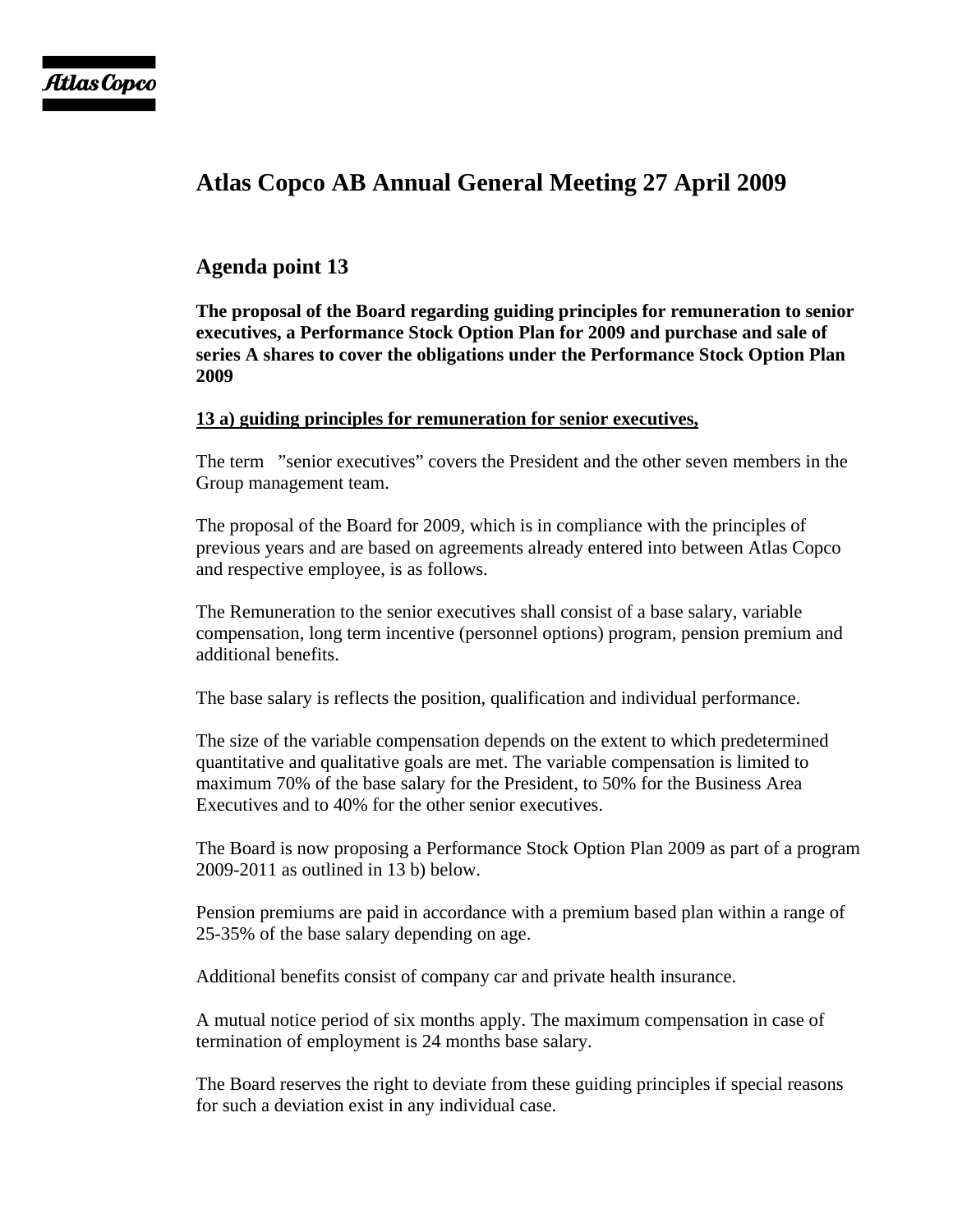## **13 b) Performance Stock Option Plan 2009**

The Board have established that the performance target for the allocating the maximum number of personnel options in the Performance Personnel Option Plan 2008, which was the last plan in the 2006-2008 program, have been met. Personnel options under the 2008 plan will be issued no later than during March 2009.

In order to implement the proposed Performance Stock Option Plan for 2009, the Board proposes that the AGM takes the decisions regarding re-purchase and transfer of series A-shares that are presented under 13 c) below.

#### Background and reasons for the proposal

In the opinion of the Board, it is important, and it is also in the best interest of the shareholders, that key personnel in Atlas Copco have a long term interest in a good value development of the shares of the company and align their performance in a manner that enhances such a development. It is also the assessment of the Board that a performance stock option program increases the attractiveness of Atlas Copco on the global market and enhances the possibility to recruit and keep key personnel in the Group. The proposed performance stock option plan 2009 corresponds to previous such plans in all material respects.

The proposal of the Board has been prepared by the Remuneration Committee of the company. The President has not participated in the preparation of or the decision regarding the proposal.

## The complete proposal

#### *Issuing of performance stock options*

The Board has the right to decide on the issuing of personnel options that can give a maximum of 280 key personnel in the Group the possibility to acquire a maximum of 4,699,874 Atlas Copco Series A-shares.

The issue dependent on the value increase of the Group expressed as Economic Value Added (EVA) during 2009. In an interval of 1,200 million SEK the granting varies linear from zero to 100% of the maximum options. The size of the plan and the limits of the interval have been established by the Board and is compatible with the business plan of the Company.

The issue of performance stock options is maximized to the following number per person within the respective key group:

category  $1 -$  the President  $(1) - 117,500$  options

category  $2 -$  Business Area Executives  $(3) - 58,750$  options

category 3 – other members of the Group management and division Presidents (24) **–**  29,375 options

category  $4 -$  other key personnel (approx. 252) – 14,687 options.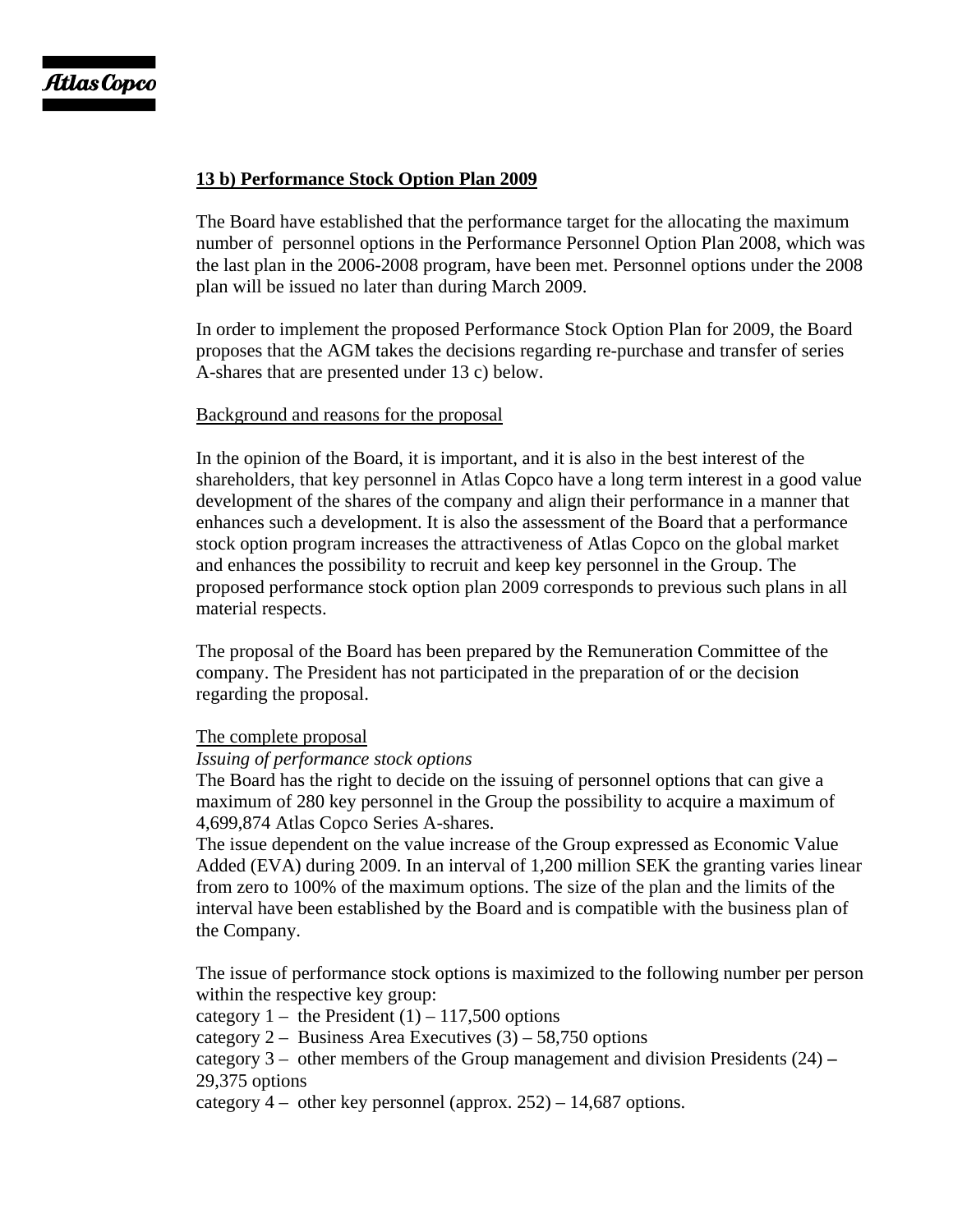The Board shall decide which persons shall be included in the categories above based on position, qualification and individual performance. The issuing of options will take place not later than March 20, 2010.

The Board shall have the right to introduce an alternative incentive plan for key personnel in such countries where the granting of options is not feasible. Such alternative incentive solutions shall, to the extent possible, have terms and conditions corresponding to the ones applicable to the performance stock option plan 2009.

#### *The term of the performance stock options*

The term of the options shall be five years from the date of issuing. The options are not transferable.

#### *Exercise periods*

The personnel options can be exercised for the purpose of purchasing shares as follows: one third not earlier than one year from the issue two thirds not earlier than two years after the issue all not earlier than three years after the issue. In case the continuous status as an employee is terminated only those options that are exercisable at that point can be exercised.

#### *Exercise price*

The exercise price shall be set to an amount corresponding to 110 percent of the average of the closing rates at the Stockholm Stock Exchange of the Series A-shares during a period of 10 business days next following the date of the publishing of the annual accounts (fourth quarter press release) for the year 2009 operations.

#### *Re-calculation*

In case – during the term of the personnel options – a meeting of shareholders should decide, for example, on an increase or reduction of the issued shares or dividend over and above the dividend policy of the company a recalculation can take place in order to preserve the value of the personnel options. The decisions regarding a recalculation shall be taken by the Board.

#### *Theoretical value for the recipient*

A theoretical value of a performance stock option has been calculated based on Black & Scholes model for evaluating options. As a base for the calculation a share price of 69 SEK and an expected volatility of32% have been used among other parameters. The theoretical value has been calculated to 10.2 SEK per option or altogether maximum 48.0 million SEK for the whole plan.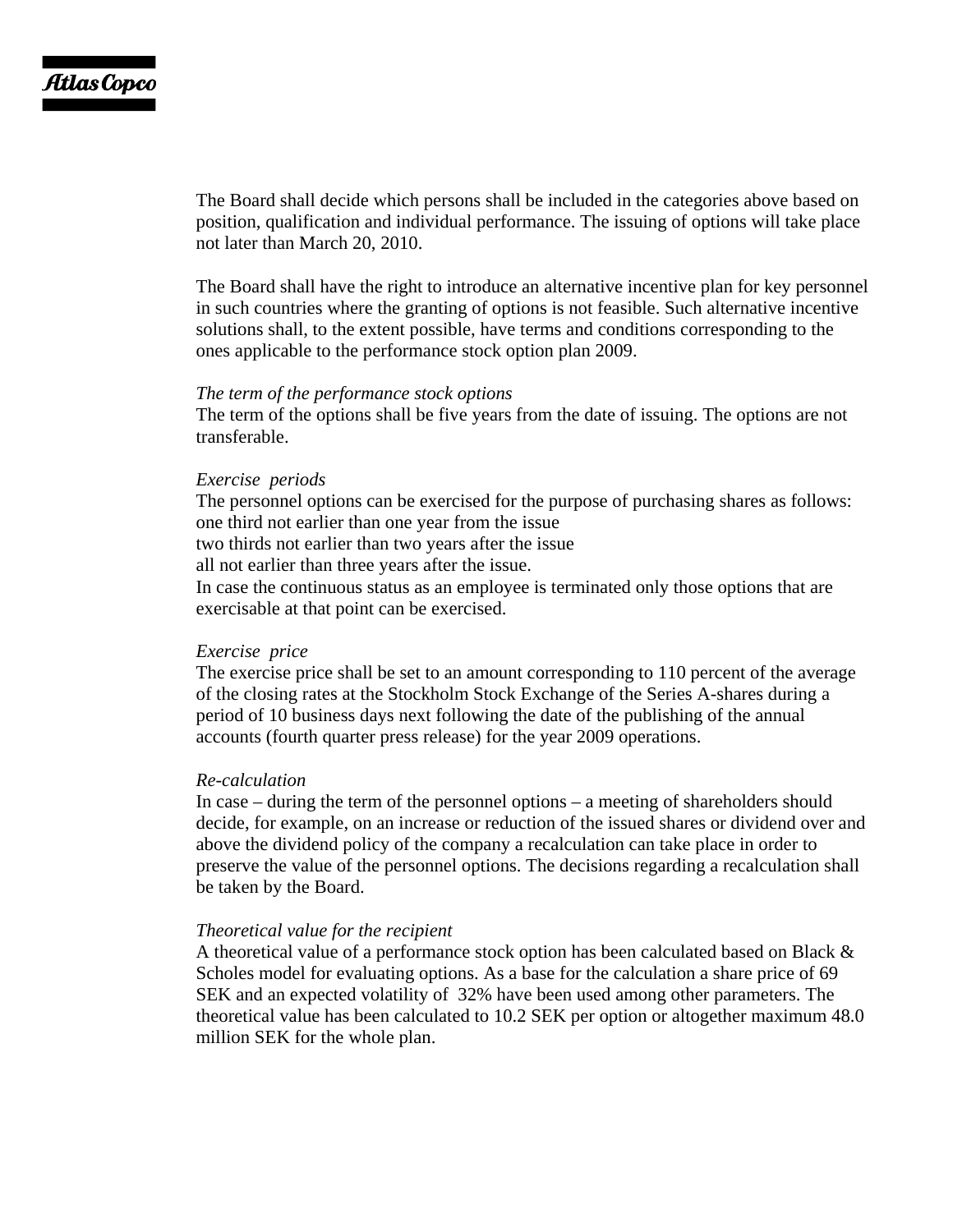## *Delivery of shares and costs*

Performance stock options shall give the right to purchase already issued Series Ashares. In Sweden, the options can be utilized for cash exercise in which case the option holder receives the difference between the share value per exercise and the exercise price.

In addition to the costs in order to secure the company's commitments, the granting of options will result in accounting effects in accordance with IFRS 2. The options shall be booked as personnel cost (excluding social charges) over the vesting period and be recorded directly against equity. The recorded amount shall continuously be re-evaluated during the vesting period of the options.

## **13 c) Repurchase and sale of series A-shares in relation to the Performance Stock Option Plan 2009**

The Board proposes that the Board is granted the mandate until the next Annual General Meeting to decide, on one or more occasions, on the acquisition of shares in the Company as follows:

- 1. Acquisition of not more than 5,500,000 series A shares
- 2. The shares may only be acquired on the NASDAQ OMX Stockholm
- 3. The shares may only be acquired at a price per share within the registered trading interval at any given point in time

The acquisition is made with the intention to limit the economic risk caused by an increase of the share value during the period the performance stock options remain outstanding, to be able to fulfil future delivery obligations, to be able to cover cash settlement in applicable cases and to cover social charges.

The Board further proposes that the Meeting resolves to transfer shares in the Company in relation to the Company's performance stock option plan 2009 according to the following.

A maximum of 4,699,874 series A-shares may be transferred. Right to acquire shares is to be granted to the persons participating in the Company's performance stock option plan 2009, with a right for each participant to acquire the maximum number of shares stipulated in the terms and conditions of this plan. The participants' right to receive shares is conditional upon all terms and conditions of the Company's performance stock option plan 2009 being fulfilled. Shares are to be transferred on the terms and conditions stipulated in the plan, meaning inter alia, that what is there stated regarding price and time during which the participants are to be entitled to use their right to acquire shares is also applicable to the transfer. Participants are to pay for the shares within the time and on the terms stipulated in the performance stock option plan 2009.

With respect to the number of shares that may be transferred under the plan 2009, customary terms for recalculation as a result of bonus issue, share split, rights issues and similar measures apply in accordance with the terms and conditions of the plan.